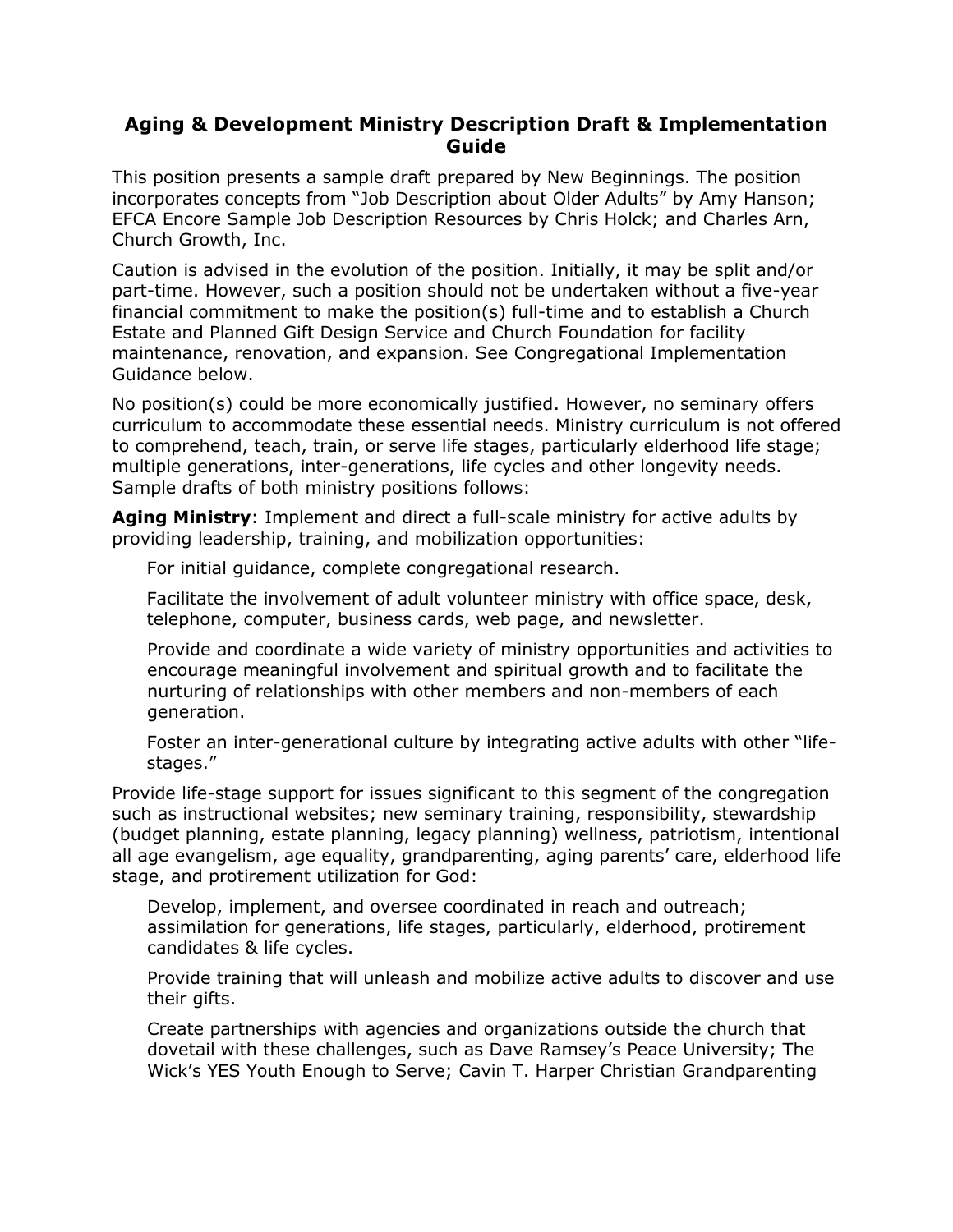Network; Leona (Anderson) Bergstrom Re-Ignite; and Robert W. Chism New Beginnings.

Budget consistent with youth ministry investment.

**Development Ministry**: Identify, cultivate, and challenge partners; increase the level of generosity, participation, and ownership, through direct involvement and consistent financial giving:

Provide necessary leadership to initiate and implement a Church Estate and Planned-Gift Design Service, Foundation and development plan, to identify, cultivate, and challenge givers who have potential to support the ongoing vision.

Provide leadership to Planned Giving efforts which would include education, marketing, presentations, proposals, gift arrangements, and gift closure.

Oversee the Foundation, work with the Foundation board to raise support for and help provide leadership to the Foundation.

Assure that gift arrangements are properly completed, and maintain ongoing commitment to givers, building generosity into their lives.

Plan and carry out special dinners, events, and stewardship training that will maximize partnership with and raise financial resources for all ministries.

Maintain regular communication with the pastoral team to assure effective administration and prompt response to each giver's questions, concerns, and interests.

Take leadership to further resource the organization's development plan; educate and support each leader with respect to his or her development and ministry role.

**Qualifications for either position**: Strong personal relationship with Jesus Christ as evidenced by spiritual maturity and a close daily walk with Him, consistent with the area of ministry and vision:

Be committed to the theological stance of the church.

Possess an understanding of the ministries of the church.

College degree in business, marketing, communications, or related discipline.

Advanced development, aging training, and personal research are highly desirable.

Proven knowledge, experience, and success in not-for-profit development.

## **Working with Church Staff and Volunteer Relationships:**

Reports directly to the senior pastor.

Develop and be responsible for departmental meetings staff and/or volunteers, as needed.

Be informed of and function within the guidelines outlined in the church bylaws.

## **Five Years Deliverables:**

Inter-Generational Ministry Culture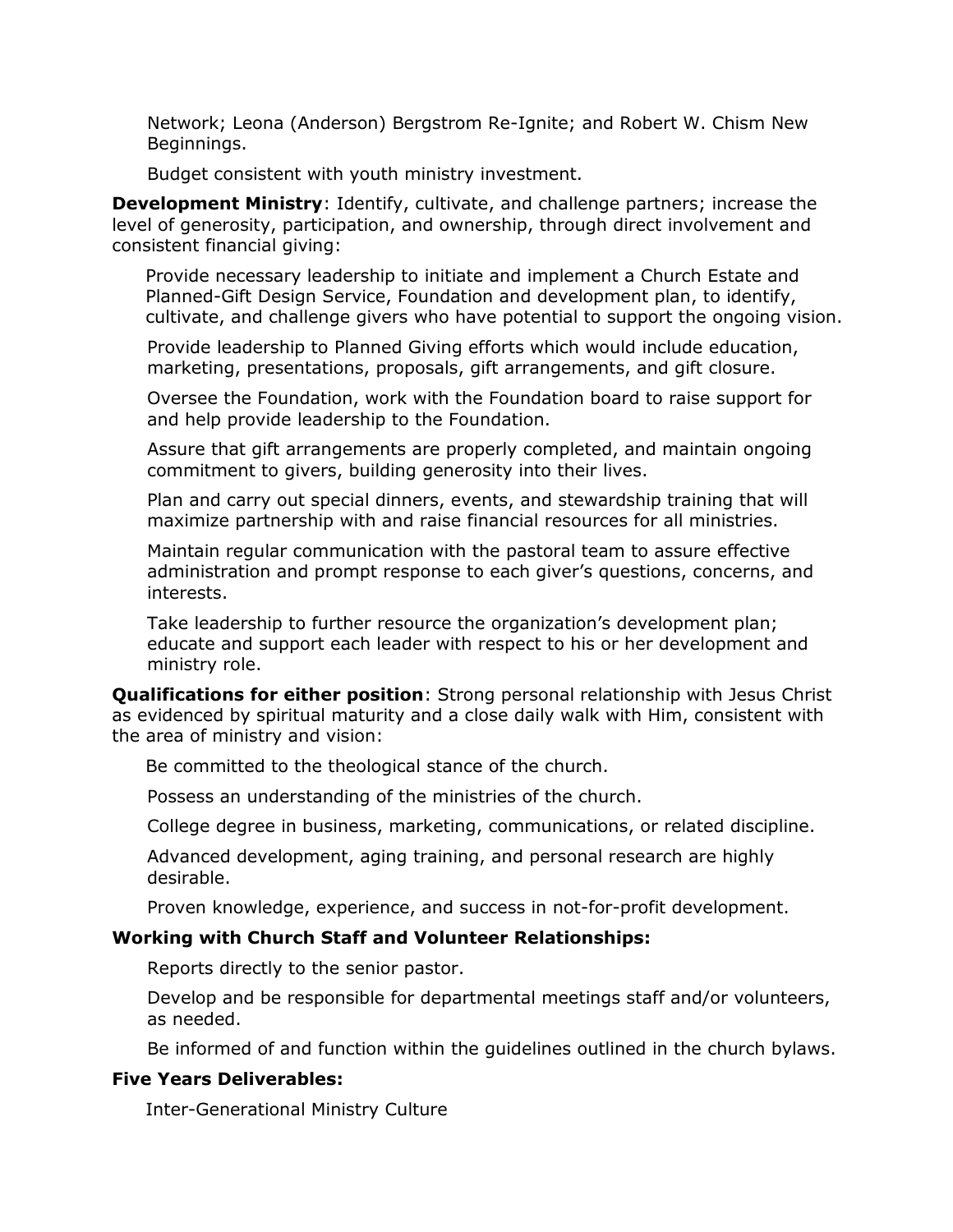Intentional All Ages Adult Evangelism Benevolence and Generosity Development Church Estate and Planned Gift Design Service Church Foundation

## **Congregational Implementation Guidance for either position:**

The Planning Committee seeks to discover the needs and interests of the 50-plus crowd in the congregation with following survey. Requested responds are Agree, Disagree or Uncertain to following statements:

There is a feeling among us that we care about elderhood adults.

Our congregation prays for concerns relevant to second-halfers.

Our congregation designates May as Older Americans month and plans activities.

There is someone in charge of our elderhood ministry.

We assist second-halfers in discerning their gifts, talents, and Christian vocations.

Our elderhood members are encouraged to tell their faith stories.

Our congregation celebrates significant milestones in the lives of second-halfers, e.g. wedding anniversaries, retirement, becoming empty-nesters, and grandparenting.

Our congregation provides inter and intra-generational ministries.

There is an attitude among us that older adults no longer have things to contribute.

Our congregation trains grandparents and godparents to be effective faith-shapers.

Our congregation celebrates Grandparents' Day in September.

Our congregation offers life planning training.

Input is sought from second-halfers on their needs and concerns.

Our congregation encourages the second-halfers to do something significant that advances God's mission domestically.

Our congregation reaches out to the homebound and residents in nursing homes.

Our elderhood ministry is evaluated at least once a year.

Our second-halfers are given opportunities to be involved in ministries, e.g. mentoring, mission trips, prayer chains, support groups, intentional evangelism.

The Planning Committee researches the services for those in the second half of life provided by community agencies. The congregation decides how they can support, assist, and utilize these programs.

The Planning Committee reflects upon the

responses for the 50-plus member survey and begin a dialogue to decide what steps to take to build a vital ministry for the second half of life crowd.

The Planning Committee makes recommendations to the pastor and church council for implementation.